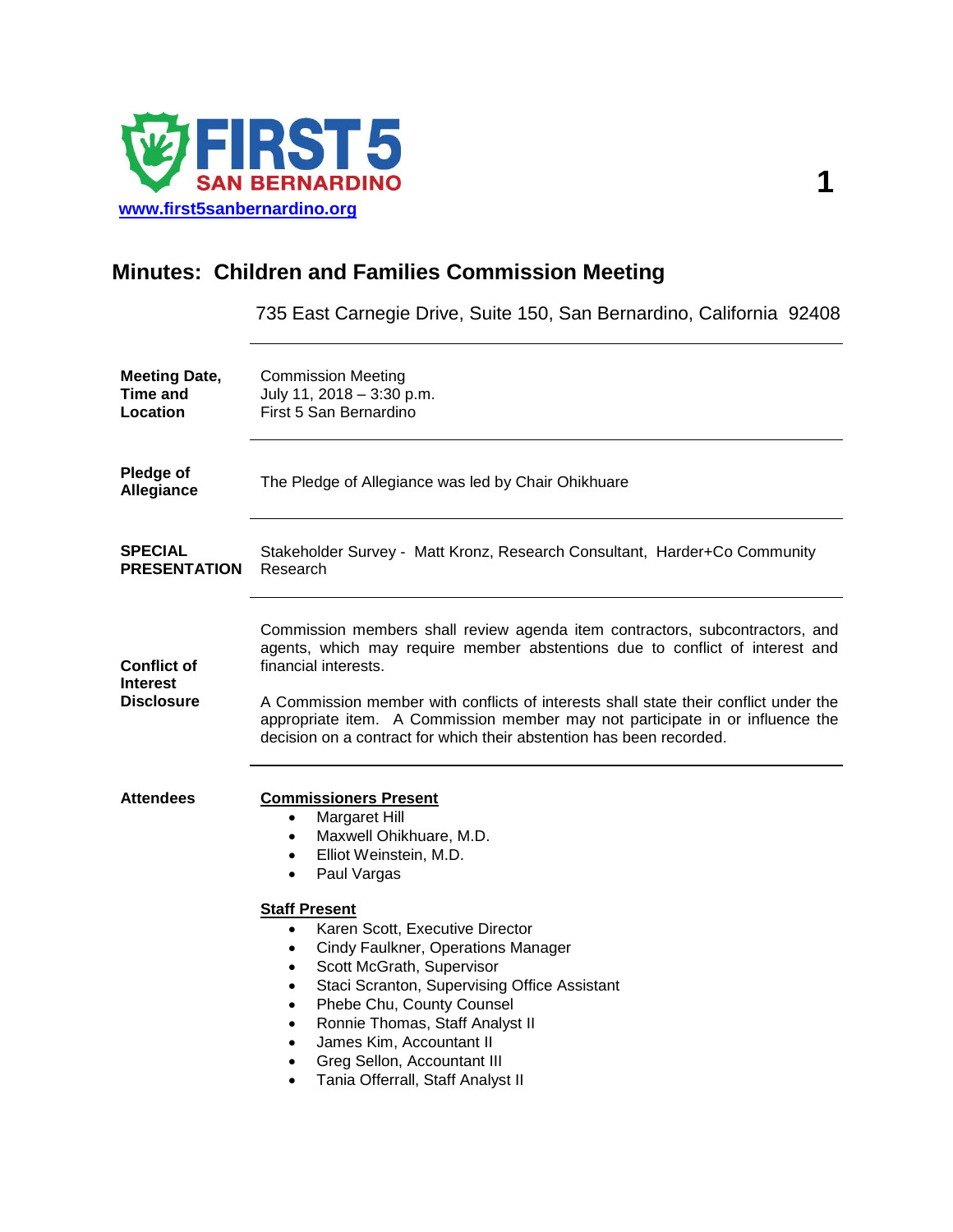| <b>Minutes: Children and Families Commission 07-2018</b> |  |
|----------------------------------------------------------|--|
| <b>July 11, 2018</b>                                     |  |
| Page 2 of 6                                              |  |

| <b>Changes to the</b><br>Agenda                                | Ann Calkins, Executive Assistant, announced the following correction:<br>Agenda Item 3C - University Enterprise Corporation/California State University, San<br>Bernardino, Contract EC035. The posted agenda shows a dollar amount for this<br>contract as \$995,396. The corrected dollar amount is \$1,053,781.                                                                                                                                                                                                                                                                                                                                                                                                                                                                                                                                                                  |
|----------------------------------------------------------------|-------------------------------------------------------------------------------------------------------------------------------------------------------------------------------------------------------------------------------------------------------------------------------------------------------------------------------------------------------------------------------------------------------------------------------------------------------------------------------------------------------------------------------------------------------------------------------------------------------------------------------------------------------------------------------------------------------------------------------------------------------------------------------------------------------------------------------------------------------------------------------------|
| Report-<br><b>Advisory</b><br><b>Committee</b>                 | The next Advisory Committee Meeting is scheduled for September 27th at 11:30 at<br>this location.                                                                                                                                                                                                                                                                                                                                                                                                                                                                                                                                                                                                                                                                                                                                                                                   |
| Report-<br><b>Executive</b><br>Director,<br><b>Karen Scott</b> | <b>Investment Strategy Subcommittee</b><br>Based on the Commission's request to better align the actual contracted investments<br>to the dollars available per our adopted budget, a subcommittee of community partners<br>and systems leaders will be asked to participate in a process to identify some<br>immediate investment strategies that align with our current Strategic Plan and support<br>our goals towards "Systems Building". Key partners were asked to appoint individuals<br>from within their organizations who:<br>• Are innovative<br>Are familiar with the existing systems of care that support young children and<br>$\bullet$<br>their families within our County<br>Possess a high level knowledge of mandated services as well as current<br>$\bullet$<br>legislative matters,<br>• Have the authority to provide valuable input to the process.         |
|                                                                | The Investment Strategy Subcommittee will consist of approximately 12 members<br>including two First 5 San Bernardino Commissioners. Two to three convenings of<br>these subcommittee members are anticipated for possibly 2-3 hours per convening.<br>The work of the subcommittee is expected to be facilitated by Harder + Co Community<br>Research who has been instrumental over the years in the development of F5SB's<br>Strategic Plan.<br>The recommendations and report generated by this subcommittee will be shared with<br>the First 5 Advisory Committee and then presented to the Commissioners. The first<br>convening is tentatively scheduled for early August and two additional meetings as<br>needed to be completed by the first of October.<br>3 <sup>rd</sup> Quarter Report<br>The third quarter report was distributed to Commissioners for their review. |
| <b>Consent</b>                                                 | Motion by Commissioner Hill and seconded by Commissioner Weinstein to approve<br>the Consent Items. With Commissioners Garrett, Ramos and Thomas absent and<br>without further comment or objection, motion carried by unanimous vote.                                                                                                                                                                                                                                                                                                                                                                                                                                                                                                                                                                                                                                              |

| Item No. | <b>CONSENT</b>                                                                          |
|----------|-----------------------------------------------------------------------------------------|
| 1        | Approve Minutes of June 6, 2018 Commission Meeting.                                     |
|          | (Presenter: Staci Scranton, Supervising Office Assistant, 252-4252)                     |
| 2        | Ratify Cooperative Agreement with First 5 Riverside for shared fiscal responsibility to |
|          | fund the "Help Me Grow" (HMG) Initiative planning contract with Loma Linda University   |
|          | Children's Hospital (LLUCH).                                                            |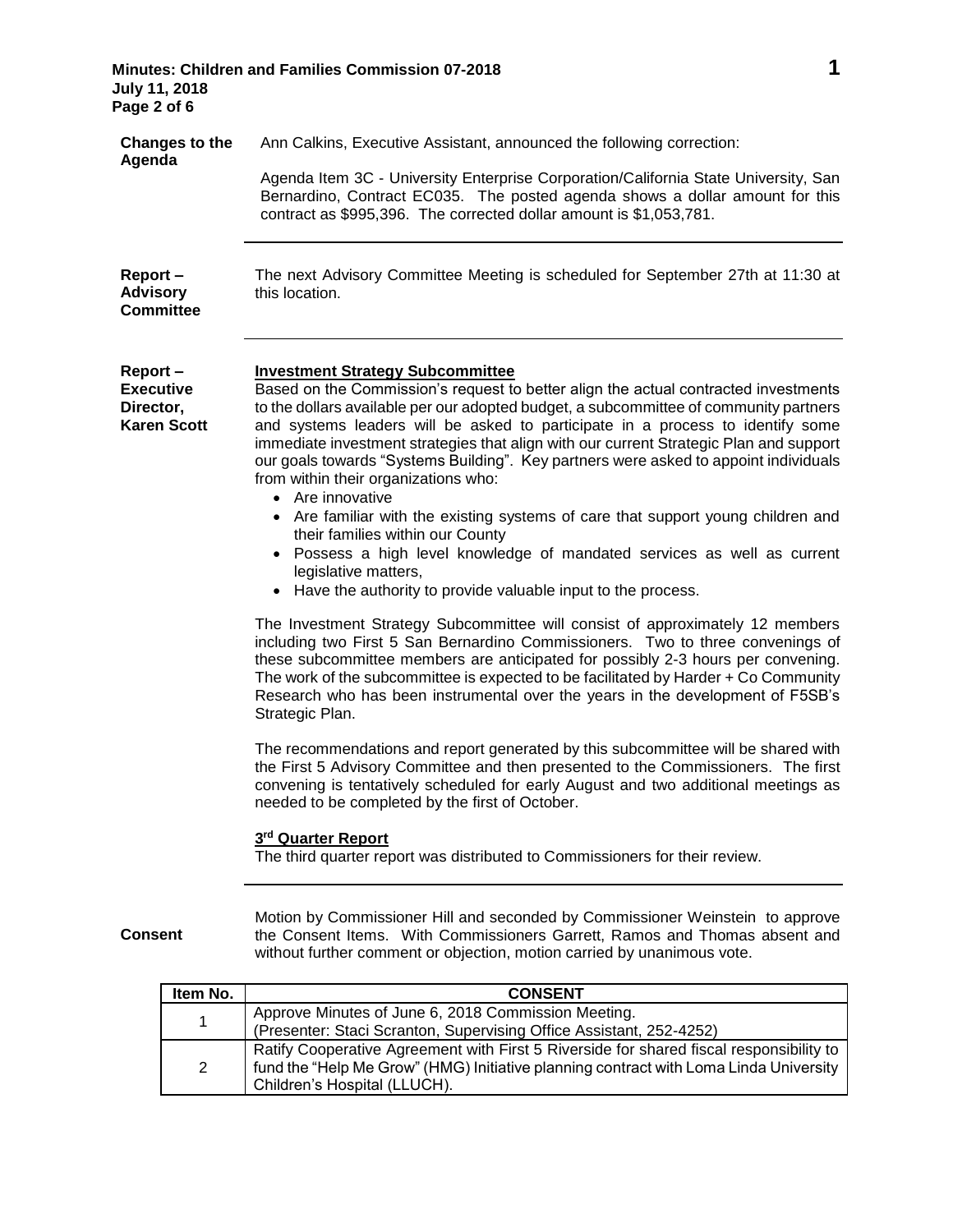| Item No. | <b>DISCUSSION</b>                                                                                                                                                                                                                                                                                                                                                                                                                                                                                                                                                                                                                                                                                                                                                                                                                                                                            |
|----------|----------------------------------------------------------------------------------------------------------------------------------------------------------------------------------------------------------------------------------------------------------------------------------------------------------------------------------------------------------------------------------------------------------------------------------------------------------------------------------------------------------------------------------------------------------------------------------------------------------------------------------------------------------------------------------------------------------------------------------------------------------------------------------------------------------------------------------------------------------------------------------------------|
| 3        | Approve the following Quality Rating Improvement System (QRIS) contracts for<br>implementation of Quality Start San Bernardino (QSSB) in accordance with the San<br>Bernardino County's QRIS Strategic Plan for Fiscal Years 2018-2020:<br>a. San Bernardino County Superintendent of Schools, Contract EC034, in the amount<br>of \$712,858 for enrollment services and ratings, and;<br>b. Child Care Resource Center, Contract EC033, in the amount of \$3,603,634 for<br>coordination of quality improvement services, program evaluation and professional<br>development, and;<br>c. University Enterprise Corporation/California State University, San Bernardino,<br>Contract EC035, in the amount of \$1,053,781 to enhance higher education<br>opportunities in early care and education and conduct site assessments.<br>(Presenter: Cindy Faulkner, Operations Manager, 252-4253) |
|          | <b>Discussion</b><br>Commissioner Hill asked if the providers receive a certification. Ms. Faulkner<br>answered it is dependent upon each provider's work improvement plan which may<br>include obtaining a Bachelor of Arts degree.                                                                                                                                                                                                                                                                                                                                                                                                                                                                                                                                                                                                                                                         |
|          | <b>Public Comment</b><br>None                                                                                                                                                                                                                                                                                                                                                                                                                                                                                                                                                                                                                                                                                                                                                                                                                                                                |
|          | Motion made by Commissioner Hill and seconded by Commissioner Vargas to<br>approve Item 3. With Commissioners Garrett, Ramos and Thomas absent and without<br>further comment or objection, motion carried by unanimous vote.                                                                                                                                                                                                                                                                                                                                                                                                                                                                                                                                                                                                                                                                |
| 4        | Approve Cooperative Agreement No. SA-19-02 with First 5 Riverside and authorize<br>the receipt of up to \$199,617 in reimbursement from First 5 Riverside to share in the<br>expenses of continued planning services identified in the Loma Linda University<br>Children's Hospital Help Me Grow Initiative contract.<br>b. Authorize the receipt of up to \$150,000 in reimbursement from First 5 Riverside to<br>share in the expenses associated with consultant services.<br>c. Authorize the Executive Director or delegate to execute such agreement and take<br>such actions as may be necessary to allow for the receipt of such reimbursement<br>funds.<br>(Presenter: Ronnie Thomas, Staff Analyst II, 252-4255)                                                                                                                                                                   |
|          | <b>Discussion</b><br>None                                                                                                                                                                                                                                                                                                                                                                                                                                                                                                                                                                                                                                                                                                                                                                                                                                                                    |
|          | <b>Public Comment</b><br>None                                                                                                                                                                                                                                                                                                                                                                                                                                                                                                                                                                                                                                                                                                                                                                                                                                                                |
|          | Motion made by Commissioner Weinstein and seconded by Commissioner Hill to<br>approve Item 4. With Commissioners Garrett, Ramos and Thomas absent and without<br>further comment or objection, motion carried by unanimous vote.                                                                                                                                                                                                                                                                                                                                                                                                                                                                                                                                                                                                                                                             |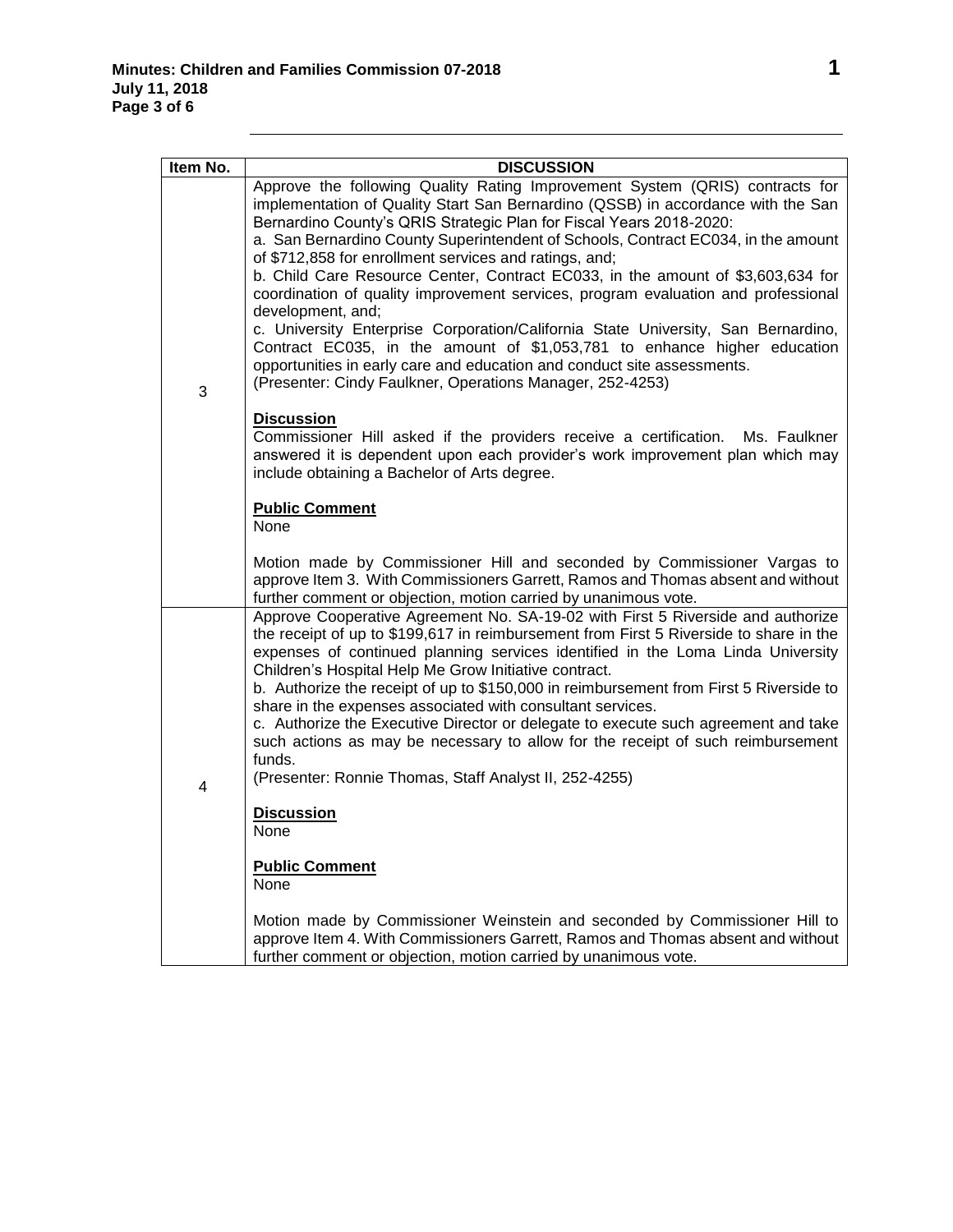|   | Approve Planning Contract SI029 for Fiscal Year 2018-2019 in the amount of<br>\$399,235 for Fiscal Year 2018-2019 with Loma Linda University Medical Center<br>Children's Hospital in a continued effort to launch the Help Me Grow Initiative with<br>shared financial responsibility with First 5 Riverside.<br>(Presenter: Ronnie Thomas, Staff Analyst II, 252-4255)                                                                                                                                                                                                                       |
|---|------------------------------------------------------------------------------------------------------------------------------------------------------------------------------------------------------------------------------------------------------------------------------------------------------------------------------------------------------------------------------------------------------------------------------------------------------------------------------------------------------------------------------------------------------------------------------------------------|
| 5 | <b>Discussion</b><br>Commissioner Hill asked if there is any intent, on Loma Linda's part, to reach out to<br>other hospitals for their input as to the direction of this program. Ms. Thomas<br>answered that the consultant on this project will invite community stakeholders from<br>Riverside and San Bernardino counties (which include the ARMC Breathmobile and<br>local area hospitals) to be the governing advisory board for decision making with Help<br>Me Grow. As part of the governance requirements for this program, it includes<br>involvement from community stakeholders. |
|   | <b>Public Comment</b><br>None                                                                                                                                                                                                                                                                                                                                                                                                                                                                                                                                                                  |
|   | Motion made by Commissioner Weinstein and seconded by Commissioner Hill to<br>approve Item 5. With Commissioners Garrett, Ramos and Thomas absent and without<br>further comment or objection, motion carried by unanimous vote.                                                                                                                                                                                                                                                                                                                                                               |
|   | Approve Contract IC034 with VIVA Strategy + Communications (VIVA) in the amount<br>of \$300,000 for strategic consultation services to support planning and implementation<br>activities of the regional Help Me Grow Initiative with shared financial responsibility<br>with First 5 Riverside for Fiscal Year 2018-2019.<br>(Presenter: Ronnie Thomas, Staff Analyst II, 252-4255)                                                                                                                                                                                                           |
| 6 | <b>Discussion</b><br>Chair Ohikhuare asked if VIVA works with any other First 5 Commissions. Saed<br>Mirfattah, Senior Consultant with VIVA Strategy + Communications answered that<br>many of the First 5's in the state contract with VIVA for QRIS work including First 5<br>Los Angeles, First 5 Riverside, First 5 Sonoma, First 5 San Bernardino, and First 5<br>Santa Clara to name just a few.                                                                                                                                                                                         |
|   | <b>Public Comment</b><br>None                                                                                                                                                                                                                                                                                                                                                                                                                                                                                                                                                                  |
|   | Motion made by Commissioner Hill and seconded by Commissioner Weinstein to<br>approve Item 6. With Commissioners Garrett, Ramos and Thomas absent and without<br>further comment or objection, motion carried by unanimous vote.                                                                                                                                                                                                                                                                                                                                                               |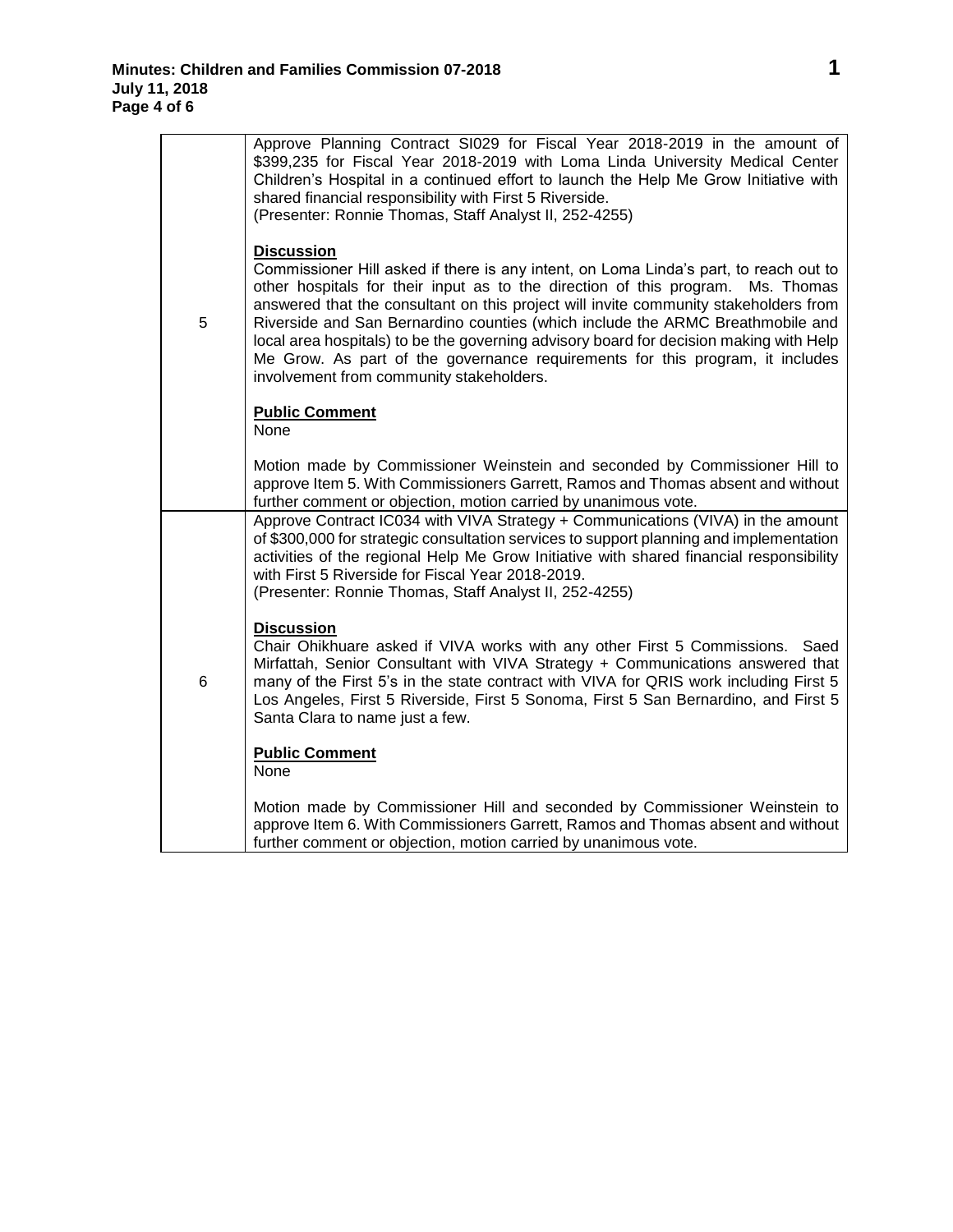L.

| $\overline{7}$ | Approve non-financial Memorandum of Understanding with the County of San<br>Bernardino Preschool Services Department (PSD) to provide literacy, math skills, and<br>social and emotional development skills for eligible PSD children through the use of<br>AmeriCorps members for the period of July 25, 2018 through September 30, 2020.<br>(Presenter: Staci Scranton, Supervising Office Assistant, 252-4282)                                                                                                                                                                                                                                                                   |
|----------------|-------------------------------------------------------------------------------------------------------------------------------------------------------------------------------------------------------------------------------------------------------------------------------------------------------------------------------------------------------------------------------------------------------------------------------------------------------------------------------------------------------------------------------------------------------------------------------------------------------------------------------------------------------------------------------------|
|                | <b>Discussion</b><br>Chair Ohikhuare suggested including the application on the County's Human<br>Resources website. Commissioner Hill requested a copy sent to the Commissioners<br>for their distribution. Vice Chair Weinstein asked if there is any follow up with<br>AmeriCorps members after they complete their service. Ms. Scranton answered that<br>F5SB does not necessarily follow up with members, however, many do return for<br>another term and one member accepted a position as a pre-school teacher. Ms. Scott<br>answered that member follow up information might be obtained from the state. Chair<br>Ohikhuare suggested that F5SB do follow up with members. |
|                | <b>Public Comment</b><br>None                                                                                                                                                                                                                                                                                                                                                                                                                                                                                                                                                                                                                                                       |
|                | Motion made by Commissioner Vargas and seconded by Commissioner Hill to<br>approve Item 7. With Commissioners Garrett, Ramos and Thomas absent and without<br>further comment or objection, motion carried by unanimous vote.                                                                                                                                                                                                                                                                                                                                                                                                                                                       |
| 8              | Approve First 5 San Bernardino's (F5SB) continued support of the Reach Out and<br>Read Initiative in partnership with the American Academy of Pediatrics, California<br>Chapter 2 (AAP-CA2) to provide books for distribution to young children by<br>pediatricians, not to exceed a total of \$150,000 for Fiscal Year 2018-2019.<br>(Presenter: Staci Scranton, Supervising Office Assistant, 252-4282)                                                                                                                                                                                                                                                                           |
|                | <b>Discussion</b><br>Vice Chair Weinstein commented on the outstanding program and the joy his patients<br>feel in receiving their books. He would like to see more doctors' involvement and<br>outside funding offered for this effort so it becomes county wide. Ms. Scott stated<br>F5SB is currently working to expand the reach of the program.                                                                                                                                                                                                                                                                                                                                |
|                | <b>Public Comment</b><br>None                                                                                                                                                                                                                                                                                                                                                                                                                                                                                                                                                                                                                                                       |
|                | Motion made by Commissioner Weinstein and seconded by Commissioner Vargas to<br>approve Item 8. With Commissioners Garrett, Ramos and Thomas absent and without<br>further comment or objection, motion carried by unanimous vote.                                                                                                                                                                                                                                                                                                                                                                                                                                                  |

| <b>Public</b><br><b>Comment</b>   | None                                                                                                                                                                                                                                                            |
|-----------------------------------|-----------------------------------------------------------------------------------------------------------------------------------------------------------------------------------------------------------------------------------------------------------------|
| <b>Commissioner</b><br>Roundtable | Commissioner Hill congratulated Karen Scott on being recognized as a leader and<br>woman of influence in the June 2018 issue of Inland Empire Magazine.                                                                                                         |
| <b>Adjournment</b>                | Motion to adjourn by Commissioner Hill and seconded by Commissioner Vargas. With<br>Commissioners Garrett and Ramos absent and without further comment or objection,<br>motion carried by unanimous vote. Chair Ohikhuare adjourned the meeting at 4:32<br>p.m. |